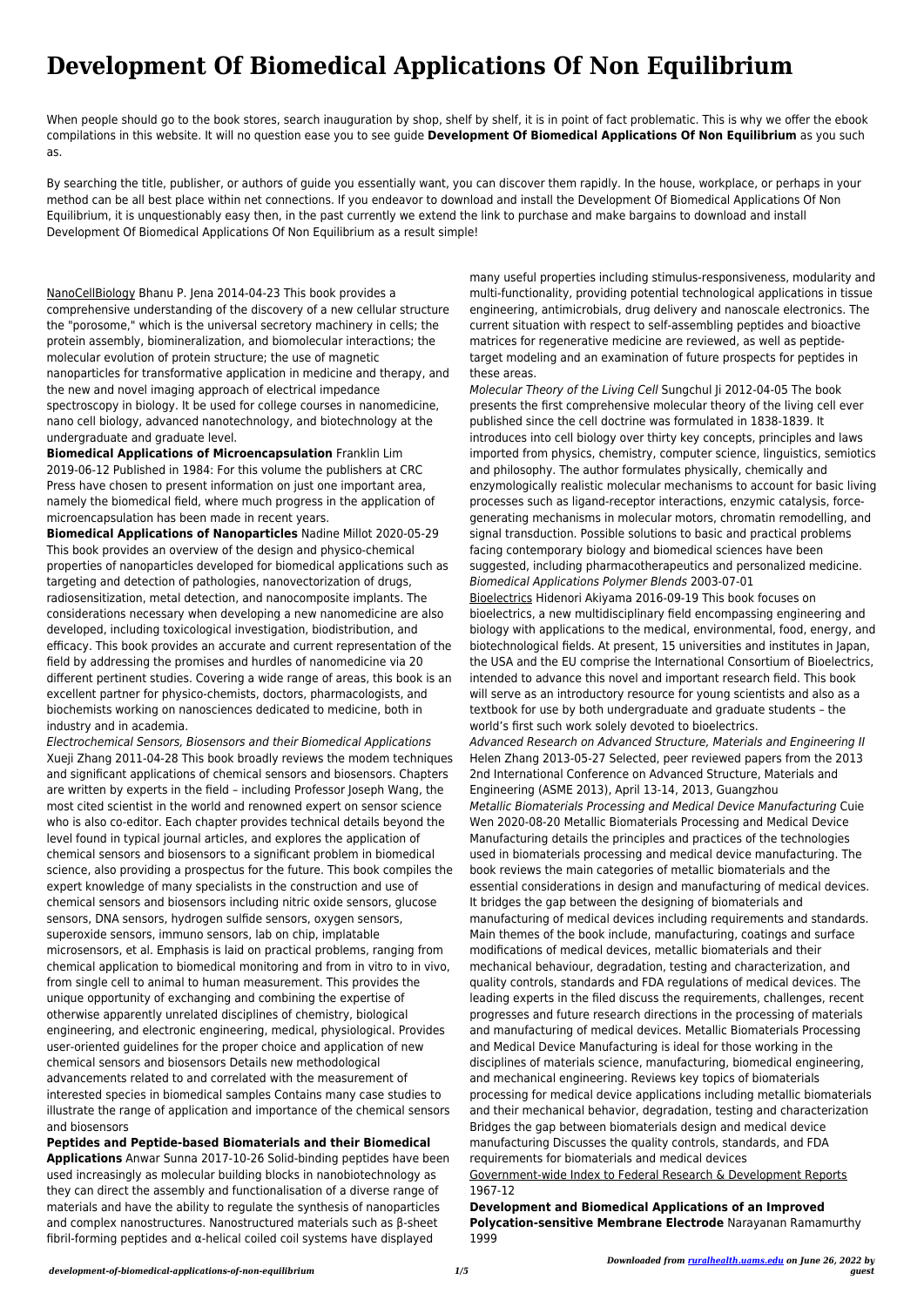*Downloaded from [ruralhealth.uams.edu](http://ruralhealth.uams.edu) on June 26, 2022 by guest*

Non-equilibrium Processing of Materials C. Suryanarayana 1999-07-22 The rapid technological developments during the later half of the 20th century have demanded materials that are stronger, capable of use at much higher temperatures, more corrosion-resistant, and much less expensive than those currently used. These demands become even more significant on the threshold of the new century and the millennium. Significant improvements in properties can only be achieved by processing the materials under far-from-equilibrium (or non-equilibrium) conditions. Several new processing technologies have been developed during the past few decades including, rapid solidification, spray forming, mechanical alloying, ion mixing, vapor deposition, laser processing and plasma processing. Remarkable advances have been made in recent years in the science and technology of these processes used to synthesize, characterize, and apply these materials processed under non-equilibrium conditions. Some of these techniques have evolved from laboratory curiosity to commercial-scale manufacturing in just a few years. In other cases, industrial necessity prompted development of the technology, and the science followed later. The chapters in this book have been written by people who are world-recognized experts in their respective fields. Each chapter describes the principles, processing techniques, special features of the materials produced, and their applications. An extensive list of references is provided at the end of each chapter that will facilitate location of additional information on specific aspects of any technique. **Smart Nanomaterials in Biomedical Applications** Jin-Chul Kim 2021 With the start of 2020, the wrath of pandemic challenged the scientific community to develop more advanced drug delivery approaches for biomedical applications, endowing conventional drugs with additional therapeutic benefits and minimum side effects. Although significant advancements have been done in the field of drug delivery, there is a need to focus towards strategizing novel and improved drug delivery systems that should be convenient and cost-effective to the patients, and simultaneously they should also provide financial benefits to pharmaceutical companies. Controlled drug delivery technology offers ample opportunities and scope for improvising the therapeutic efficacy of drugs via optimizing the drug release rate and time. For this endeavour, smart nanomaterials have served as remarkable candidates for biomedical applications, owing to their ground-breaking properties and design. The development of such nanomaterials requires a broad knowledge related to their physio-chemical properties, molecular structure, mechanisms by which the nanomaterials interact with the cells, and methods by which drugs are released at the site of action. This knowledge must also be allied with the knowledge of signaling crosstalk mechanisms that are modulated by the nanomaterial-drugs composite. It can be anticipated that these emerging drug delivery technologies can facilitate the world to successfully encounter such pandemic outbursts in the future in a cost-effective and time-effective manner. The chapters in this book deal with the advanced technologies and approaches that can benefit advanced students, researchers, and industry experts in developing smart and intelligent nanomaterials for future biomedical applications, and development, manufacturing, and commercialization for controlled and targeted drug delivery.

**Encyclopedia of Plasma Technology - Two Volume Set** J. Leon Shohet 2016-12-12 Technical plasmas have a wide range of industrial applications. The Encyclopedia of Plasma Technology covers all aspects of plasma technology from the fundamentals to a range of applications across a large number of industries and disciplines. Topics covered include nanotechnology, solar cell technology, biomedical and clinical applications, electronic materials, sustainability, and clean technologies. The book bridges materials science, industrial chemistry, physics, and engineering, making it a must have for researchers in industry and academia, as well as those working on application-oriented plasma technologies. Also Available Online This Taylor & Francis encyclopedia is also available through online subscription, offering a variety of extra benefits for researchers, students, and librarians, including: Citation tracking and alerts Active reference linking Saved searches and marked lists HTML and PDF format options Contact Taylor and Francis for more information or to inquire about subscription options and print/online combination packages. US: (Tel) 1.888.318.2367; (E-mail) ereference@taylorandfrancis.com International: (Tel) +44 (0) 20 7017 6062; (E-mail) online.sales@tandf.co.uk

#### **Advances in Biomaterials Science and Biomedical Applications**

Rosario Pignatello 2013-03-27 This contribution book is a collection of reviews and original articles from eminent experts working in the multiand interdisciplinary arena of biomaterials, ranging from their design to novel uses. From their personal experience, the readers can obtain a

stimulating foresight on the potentialities of different synthetic and engineered biomaterials. 21 chapters have been organized to illustrate different aspects of biomaterials science. From advanced means for the characterization and toxicological assessment of new materials, through "classical" applications in nanotechnology and tissue engineering, toward novel specific uses of these products, the volume wishes to give readers a view of the wide range of disciplines and methodologies that have been exploited to develop biomaterials with the physical and biological features needed for specific clinical and medical applications.

Electrospun Nanofibers for Biomedical Applications Albino Martins 2020-05-29 Electrospinning is a versatile and effective technique widely used to manufacture nanofibrous structures from a diversity of materials (synthetic, natural or inorganic). The electrospun nanofibrous meshes' composition, morphology, porosity, and surface functionality support the development of advanced solutions for many biomedical applications. The Special Issue on "Electrospun Nanofibers for Biomedical Applications" assembles a set of original and highly-innovative contributions showcasing advanced devices and therapies based on or involving electrospun meshes. It comprises 13 original research papers covering topics that span from biomaterial scaffolds' structure and functionalization, nanocomposites, antibacterial nanofibrous systems, wound dressings, monitoring devices, electrical stimulation, bone tissue engineering to first-in-human clinical trials. This publication also includes four review papers focused on drug delivery and tissue engineering applications.

**Cold Plasma** MDPI 2021-01-20 Non-equilibrium plasma (or lowtemperature plasma, LTP) offers a chemically rich medium without the need for high power and elevated temperatures. This unique characteristic has made LTP very useful for various industrial and biomedical applications where thermal effects are not desirable. In addition, the relative simplicity of the design of sources capable of generating non-equilibrium plasma at atmospheric pressure makes LTP a very attractive technology that can accomplish the same or better results than much more complex and expensive approaches. This book describes various low-temperature plasma sources and some of their environmental and biomedical applications. The plasma sources covered in this book include low-temperature plasma jets which are novel devices that can launch low-power, low-temperature plasma plumes in ambient air. These plasma plumes can accurately and reliably be aimed at a surface to be treated or at a biological target such as cells and tissues. The application of these plasma jets in medicine, including in cancer therapy, are thoroughly discussed in this book. The contents of this book will appeal to engineers, medical experts, academics, and students who work with plasma technology.

**Micro/Nano Technology Systems for Biomedical Applications** Chih-Ming Ho 2010-03-25 In daily life, we are accustomed to working with length scales of feet or meters, but the building blocks from which our bodies are constructed are many orders of magnitude smaller. The technologies that are being developed to intervene at these minute scales have the potential to improve human health and significantly enrich our lives. Revolutionary micro/nano technology platforms have led to dramatic advances in sample preparation, analysis and cell culture. From the 1990s through to the very beginning of the twenty-first century, the focus was on the development of manufacturing technologies. Through elegant design and sophisticated fabrication, the micro- to nano-scale manipulation of fluids and particles has become routine. Since then, it has become possible to control molecular interactions at device surfaces, and optical manipulation, imaging and sensing techniques can also be incorporated. Micro/nano technology platforms are already being used to study and direct biological processes at the cellular and sub-cellular level, and to detect disease with greater sensitivity and specificity. The challenges and excitement in the near future will be in engineering these sophisticated, multifunctional devices to seamlessly interface with complex biological systems. Providing a clear guide that moves from molecules through devices to systems, this book reviews fundamental aspects of microfluidic devices, including fabrication, surface property control, pressure-driven and electrokinetic flow, and functions such as fluid mixing, particle sorting and molecular separations. The integration of optical and plasmonic imaging, optoelectronic tweezers for single particle manipulation, and optical and electrical signal transduction methods for biosensing are shown to provide extraordinary capabilities for bioanalytical and biomedical applications. These represent key areas of research that will lead to the next generation of micro/nano-based systems. Anyone working in this fast-changing field will benefit from this comprehensive review of the latest thinking, while researchers will find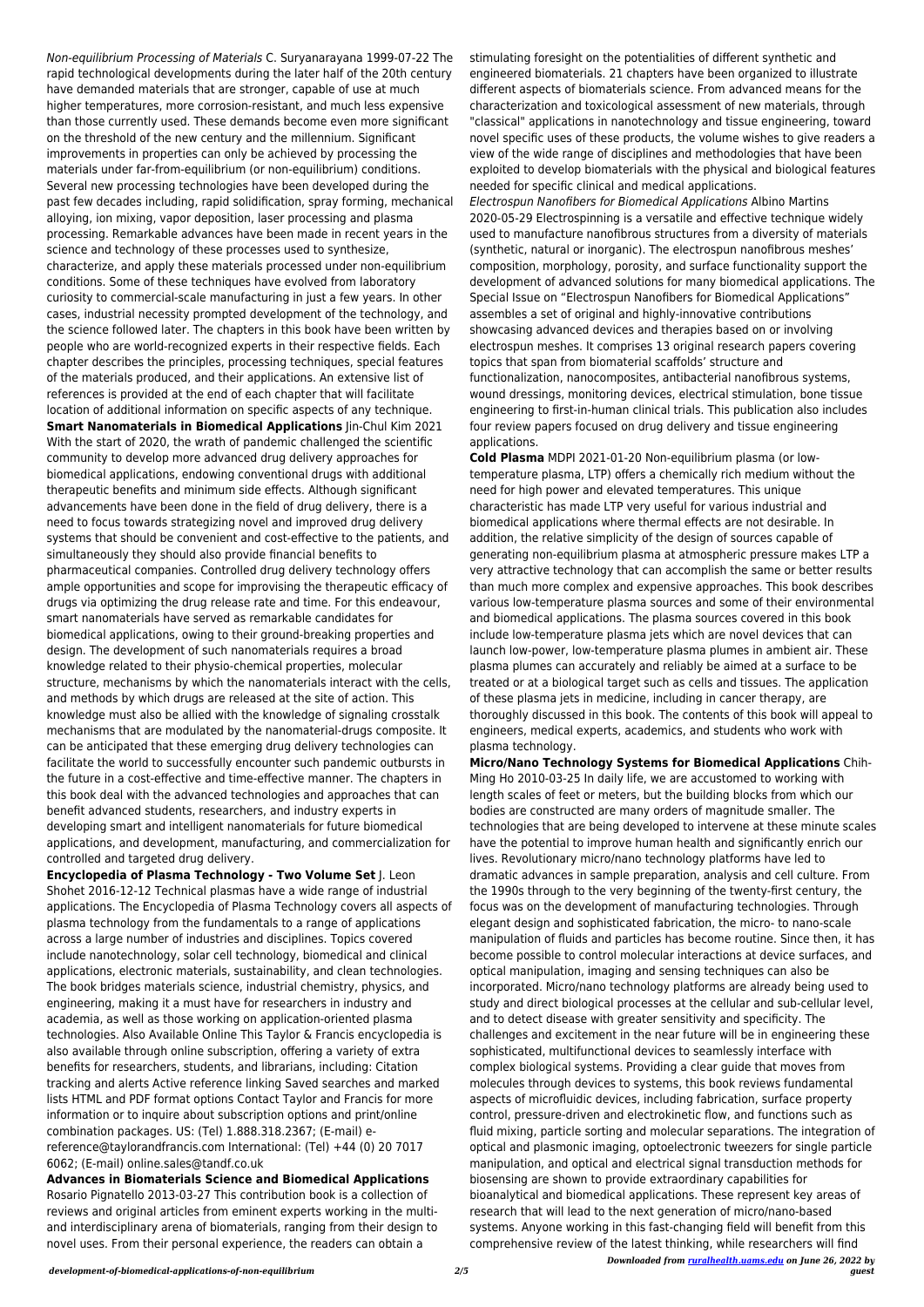much to inspire and direct their work. **Nanotechnology for Electronics, Photonics, and Renewable Energy** Anatoli Korkin 2010-12-14 Tutorial lectures given by worldrenowned researchers have become one of the important traditions of the Nano and Giga Challenges (NGC) conference series. 1 Soon after preparations had begun for the rst forum, NGC2002, in Moscow, Russia, the organizers realized that publication of the lectures notes would be a va- able legacy of the meeting and a signi cant educational resource and knowledge base for students, young researchers, and senior experts. Our rst book was p- lished by Elsevier and received the same title as the meeting itself—Nano and Giga 2 Challenges in Microelectronics. Our second book, Nanotechnology for Electronic 3 4 Materials and Devices, based on the tutorial lectures at NGC2004 in Krakow, 5 Poland, the third book from NGC2007 in Phoenix, Arizona, and the current book 6 from joint NGC2009 and CSTC2009 meeting in Hamilton, Ontario, have been published in Springer's Nanostructure Science and Technology series. Hosted by McMaster University, the meeting NGC/CSTC 2009 was held as a joint event of two conference series, Nano and Giga Challenges (Nano & Giga Forum) and Canadian Semiconductor Technology Conferences (CSTC), bringing together the networks and expertise of both professional forums. Informational (electronics and photonics), renewable energy (solar systems, fuel cells, and batteries), and sensor (nano and bio) technologies have reached a new stage in their development in terms of engineering limits to cost-effective impro- ment of current technological

approaches. The latest miniaturization of electronic devices is approaching atomic dimensions.

World Congress on Medical Physics and Biomedical Engineering May 26-31, 2012, Beijing, China Mian Long 2013-02-11 The congress's unique structure represents the two dimensions of technology and medicine: 13 themes on science and medical technologies intersect with five challenging main topics of medicine to create a maximum of synergy and integration of aspects on research, development and application. Each of the congress themes was chaired by two leading experts. The themes address specific topics of medicine and technology that provide multiple and excellent opportunities for exchanges.

**The Modelling and Characterization of Dielectric Barrier Discharge-Based Cold Plasma Jets** G Divya Deepak 2020-01-15 Nonequilibrium atmospheric pressure plasma jets (APPJs) are of intense interest in current low-temperature plasma research because of their immense potential for material processing and biomedical applications. Depending on the jet configuration and the electrical excitation, plasma characteristics including heat, charged particle, electric field, and chemically active species may differ significantly. Other important parameters of importance in these studies are the kind of utilized working gas and gas flow rate. This book presents the electrical characterization of DBD-based APPJs for three electrode arrangements: ring electrode, pin electrode and floating helix electrode configurations. The analysis presented here will serve to help in establishing an optimum range of operation for a cold plasma jet without arcing and without any physical damage to the electrodes. Furthermore, the experimental results provided in the book establish the significance of the type of working gas on the power consumption and on the jet length obtained. These developed cold DBD-based APPJs of larger lengths may be useful for diverse biological applications and surface treatments.

**Industry 4.0** Tessaleno Devezas 2017-02-28 This book presents the latest research perspectives on how the Industry 4.0 paradigm is challenging the process of technological and structural change and how the diversification of the economy affects structural transformation. It also explores the impact of fast-growing technologies on the transformation of socioeconomic and environmental systems, and asks whether structural and technological change can generate sustainable economic growth and employment. Further, the book presents the basic innovations (new technologies, materials, energy, etc) and industrial policies that can lead to such a structural change.

#### Plasma Technology for Biomedical Applications Emilio Martines

2020-05-29 There is growing interest in the use of physical plasmas (ionized gases) for biomedical applications, especially in the framework of so-called "plasma medicine", which exploits the action of low-power, atmospheric pressure plasmas for therapeutic purposes. Such plasmas are "cold plasmas", in the sense that only electrons have a high temperature, whereas ions and the neutral gas particles are at or near room temperature. As a consequence, the "plasma flame" can be directly applied to living matter without appreciable thermal load. Reactive chemical species, charged particles, visible and UV radiation, and electric fields are interaction channels of the plasma with pathogens, cells, and

tissues, which can trigger a variety of different responses. Possible applications include disinfection, wound healing, cancer treatment, nonthermal blood coagulation, just to mention some. The understanding of the mechanisms of plasma action on living matter requires a strongly interdisciplinary approach, with competencies ranging from plasma physics and technology to chemistry, to biology and finally to medicine. This book is a collection of work that explores recent advances in this field.

**Nonequilibrium Atmospheric Pressure Plasma Jets** XinPei Lu 2019-04-23 Nonequilibrium atmospheric pressure plasma jets (N-APPJs) generate plasma in open space rather than in a confined chamber and can be utilized for applications in medicine. This book provides a complete introduction to this fast-emerging field, from the fundamental physics, to experimental approaches, to plasma and reactive species diagnostics. It provides an overview of the development of a wide range of plasma jet devices and their fundamental mechanisms. The book concludes with a discussion of the exciting application of plasmas for cancer treatment. The book provides details on experimental methods including expert tips and caveats. covers novel devices driven by various power sources and the impact of operating conditions on concentrations and fluxes of the reactive species. discusses the latest advances including theory, modeling, and simulation approaches. gives an introduction, overview and details on state of the art diagnostics of small scale high gradient atmospheric pressure plasmas. covers the use of N-APPJs for cancer applications, including discussion of destruction of cancer cells, mechanisms of action, and selectivity studies. XinPei Lu is a Chair Professor in the School of Electrical and Electronic Engineering at Huazhong University of Science and Technology. Stephan Reuter is currently Visiting Professor at Université Paris-Saclay. In a recent Alexander von Humboldt research fellowship at Princeton University, he performed ultrafast laser spectroscopy on cold plasmas. Mounir Laroussi is Professor of Electrical and Computer Engineering and director of the Plasma Engineering and Medicine Institute at Old Dominion University. He is a Fellow of IEEE and recipient of an IEEE Merit Award. DaWei Liu is Professor in the School of Electrical and Electronic Engineering at Huazhong University of Science and Technology.

Development and Application of Biomedical Titanium Alloys Liqiang Wang 2018-04-05 Titanium and its alloys have been widely used as biomedical implant materials due to their low density, good mechanical properties, superior corrosion resistance and biocompatibility when compared with other metallic biomaterials such as Co–Cr alloys and stainless steels. Recently, β-type titanium alloys have been increasingly considered as excellent implant materials because of the remarkable combination of high strength-to-weight ratio, good fatigue resistance, relatively low Young's modulus, good biocompatibility and high corrosion resistance relative to conventional titanium biomaterials. This book covers recent information about biomedical titanium alloy development and 3D printing. Chapters describe the processing, microstructure, mechanical properties and corrosion properties in detail. Information about the surface modification of titanium alloys for biomedical applications, and manufacturing of titanium alloys by new technologies (such as selective laser melting and electron beam melting), is also presented. Readers will learn about the various types of biomedical titanium alloys, their advantages and disadvantages, their fabrication methods and medical applications. This book is a useful handbook for biomedical engineers, metallurgists and biotechnicians seeking information about titaniumbased alloys for biomaterials research and development.

**Plasma Technology in the Preservation and Cleaning of Cultural Heritage Objects** Radko Tiňo 2021-02-19 Scientists have long been looking for alternative methods for the cleaning of historical and cultural museum objects as conventional methods often fail to completely remove surface films, leaving contamination and surface residues behind. Lowtemperature plasmas have recently been found to provide a new, efficient and durable approach that maintains the safety of both the materials and personnel. This book is the first to introduce the emerging use of lowtemperature plasmas in the cleaning and decontamination of cultural heritage items. It provides a comprehensive exploration of the new possibilities of cleaning objects with plasma, before providing a practice guide to the individual cleaning methods and an overview of the technologies and conditions used in the different cleaning regimes. It is an ideal reference for researchers in plasma physics, in addition to professionals working in the field of historical and cultural conservation. Features: Provides a thorough overview of the cleaning potential of emerging plasma technologies in accessible language for professional restorers and conservators without a scientific background Includes the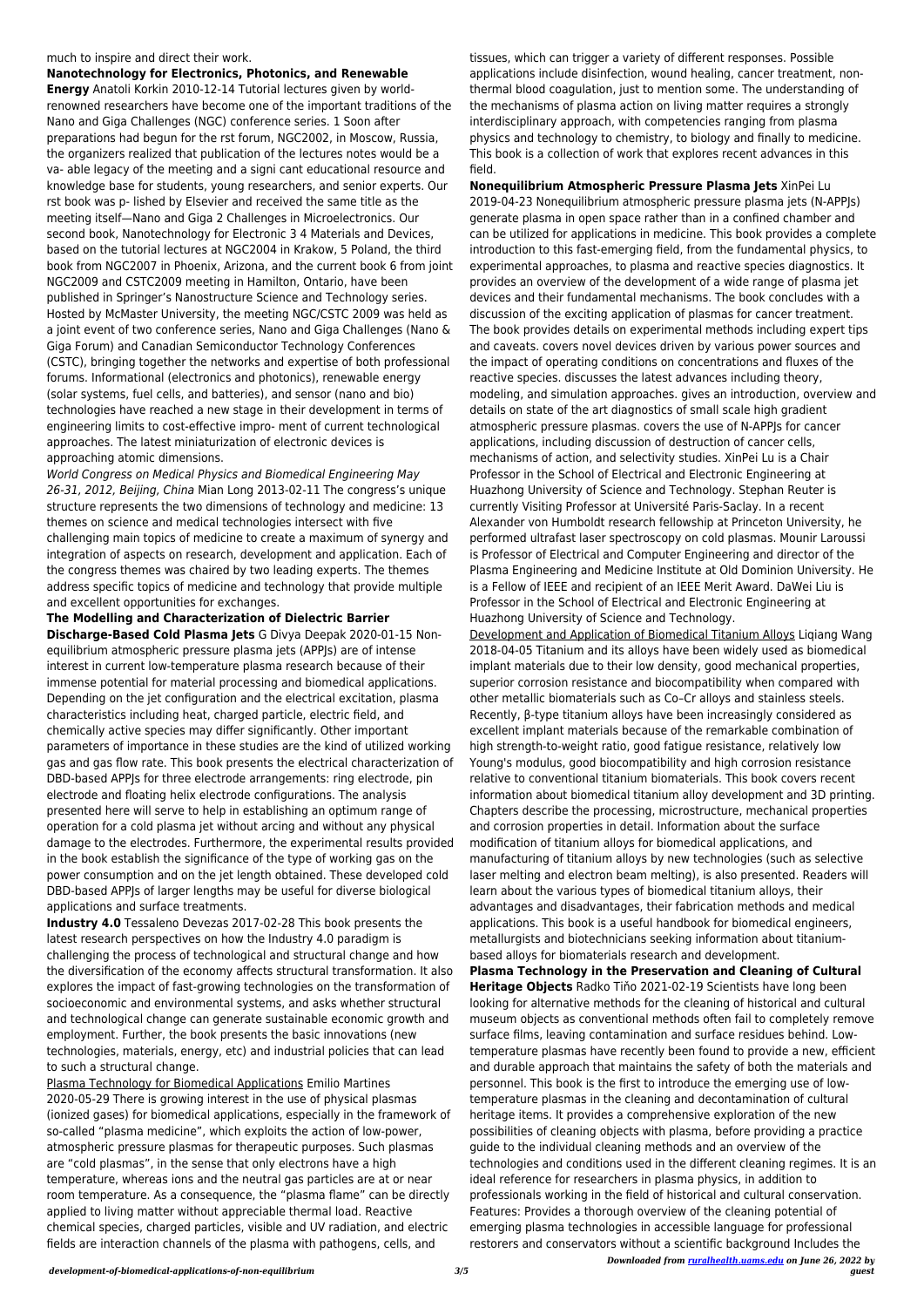latest case studies from the field, which have not been published elsewhere yet Authored by a team of experts in the field

## **A Bridge Between Control Science and Technology: Biomedical applications, water resources, environment, energy systems, development, social effects, SWIIS, education** International Federation of Automatic Control. World Congress 1985

Biomedical Engineering Reza Fazel-Rezai 2011-08-01 In all different areas in biomedical engineering, the ultimate objectives in research and education are to improve the quality life, reduce the impact of disease on the everyday life of individuals, and provide an appropriate infrastructure to promote and enhance the interaction of biomedical engineering researchers. This book is prepared in two volumes to introduce recent advances in different areas of biomedical engineering such as biomaterials, cellular engineering, biomedical devices, nanotechnology, and biomechanics. It is hoped that both of the volumes will bring more awareness about the biomedical engineering field and help in completing or establishing new research areas in biomedical engineering.

**Plasma Medical Science** Shinya Toyokuni 2018-07-06 Plasma Medical Science describes the progress that has been made in the field over the past five years, illustrating what readers must know to be successful. As non-thermal, atmospheric pressure plasma has been applied for a wide variety of medical fields, including wound healing, blood coagulation, and cancer therapy, this book is a timely resource on the topics discussed. Provides a dedicated reference for this emerging topic Discusses the state-of-the-art developments in plasma technology Introduces topics of plasma biophysics and biochemistry that are required to understand the application of the technology for plasma medicine Brings together diverse experience in this field in one reference text Provides a roadmap for future developments in the area

**Surface Tailoring of Inorganic Materials for Biomedical Applications** Lia Rimondini 2012-10-18 Inorganic materials have been used for biomedical applications since many decades. They have been utilized successfully because of easy and economic methods for bulk preparation and industrial manufacturing. Surface modifications significantly improve the success of these materials and enable us to exploit their application in many innovative fields such as tissue engineering, dentistry, nanocarriers for drugs, medical diagnosis and antifouling technologies. This e-book provides comprehensive information on technologies for development and characterization of successful functionalized materials for biomedical applications relevant to surface modification. It is a suitable reference for advanced students and researchers interested in biomaterials science and medical applications of inorganic substances. Advances in Information Technology Research and Application: 2011 Edition 2012-01-09 Advances in Information Technology Research and Application: 2011 Edition is a ScholarlyEditions™ eBook that delivers

**Plasma Science and Technology** Aamir Shahzad 2022-02-23 Plasma science and technology (PST) is a discipline investigating fundamental transport behaviors, interaction physics, and reaction chemistry of plasma and its applications in different technologies and fields. Plasma has uses in refrigeration, biotechnology, health care, microelectronics and semiconductors, nanotechnology, space and environmental sciences, and so on. This book provides a comprehensive overview of PST, including information on different types of plasma, basic interactions of plasma with organic materials, plasma-based energy devices, low-temperature plasma for complex systems, and much more.

Liquid Scintillation Counting Recent Applications and Development Chin-Tzu Peng 2012-12-02 Liquid Scintillation Counting: Recent Applications and Development, Volume II. Sample Preparation and Applications documents the proceedings of the International Conference on Liquid Scintillation Counting, Recent Applications and Development, held on August 21-24, 1979 at the University of California, San Francisco. The conference brought together 180 scientists from 15 countries who share a common interest in promoting a better understanding of liquid scintillation science and technology. Liquid scintillation counting is one branch of nuclear metrology that many scientists of various disciplines use in tracing and quantification in their investigatory studies. The proceedings, consisting of 14 sections, include 76 of the 77 invited and contributed papers presented at the conference. The first volume contains 37 papers mainly dealing with the physical aspects of liquid scintillation science and technology. The present volume contains papers that cover sample preparation, flow counting, and emulsion (solgel) counting. It also includes studies on applications of liquid scintillation counting, such as chemiluminescence and bioluminescence, environmental monitoring, and biomedical and radioimmunoassays.

*Downloaded from [ruralhealth.uams.edu](http://ruralhealth.uams.edu) on June 26, 2022 by guest* Metallic Biomaterials for Medical Applications Liqiang Wang 2022-01-17 **Comprehensive Materials Processing** 2014-04-07 Comprehensive Materials Processing provides students and professionals with a one-stop resource consolidating and enhancing the literature of the materials processing and manufacturing universe. It provides authoritative analysis of all processes, technologies, and techniques for converting industrial materials from a raw state into finished parts or products. Assisting scientists and engineers in the selection, design, and use of materials, whether in the lab or in industry, it matches the adaptive complexity of emergent materials and processing technologies. Extensive traditional article-level academic discussion of core theories and applications is supplemented by applied case studies and advanced multimedia features. Coverage encompasses the general categories of solidification, powder, deposition, and deformation processing, and includes discussion on plant and tool design, analysis and characterization of processing techniques, high-temperatures studies, and the influence of process scale on component characteristics and behavior. Authored and reviewed by world-class academic and industrial specialists in each subject field Practical tools such as integrated case studies, user-defined process

timely, authoritative, and comprehensive information about Information Technology. The editors have built Advances in Information Technology Research and Application: 2011 Edition on the vast information databases of ScholarlyNews.™ You can expect the information about Information Technology in this eBook to be deeper than what you can access anywhere else, as well as consistently reliable, authoritative, informed, and relevant. The content of Advances in Information Technology Research and Application: 2011 Edition has been produced by the world's leading scientists, engineers, analysts, research institutions, and companies. All of the content is from peer-reviewed sources, and all of it is written, assembled, and edited by the editors at ScholarlyEditions™ and available exclusively from us. You now have a source you can cite with authority, confidence, and credibility. More information is available at http://www.ScholarlyEditions.com/.

**Applications of Biophotonics and Nanobiomaterials in Biomedical Engineering** Mohammad E. Khosroshahi 2017-10-30 This book provides a link between different disciplines of nanophysics, biophotonics, nanobiomaterials & applications of nanobiophotonics in biomedical research and engineering. The fundamentals of light, matter, nanobiomaterials & nanophysics are discussed together, and relevant applications in biomedical engineering as well as other related factors influencing the interaction process are explicated. Theoretical and experimental research is combined, emphasizing the influence of crucial common factors on applications.

**Fluorine Magnetic Resonance Imaging** Ulrich Flogel 2016-10-26 Over the past decade, fluorine (19F) magnetic resonance imaging (MRI) has garnered significant scientific interest in the biomedical research community owing to the unique properties of fluorinated materials and the 19F nucleus. Fluorine has an intrinsically sensitive nucleus for MRI. There is negligible endogenous 19F in the body and thus there is no background signal. Fluorine-containing compounds are ideal tracer labels for a wide variety of MRI applications. Moreover, the chemical shift and nuclear relaxation rate can be made responsive to physiology via creative molecular design. This book is an interdisciplinary compendium that details cutting-edge science and medical research in the emerging field of 19F MRI. Edited by Ulrich Flögel and Eric Ahrens, two prominent MRI researchers, this book will appeal to investigators involved in MRI, biomedicine, immunology, pharmacology, probe chemistry, and imaging physics.

**Plasma Medicine** Alexander Fridman 2012-12-19 This comprehensive text is suitable for researchers and graduatestudents of a 'hot' new topic in medical physics. Written by the world's leading experts, this bookaims to present recent developments in plasma medicine, bothtechnological and scientific, reviewed in a fashion accessible tothe highly interdisciplinary audience consisting of doctors,physicists, biologists, chemists and other scientists, universitystudents and professors, engineers and medical practitioners. The book focuses on major topics and covers the physics requiredto develop novel plasma discharges relevant for medicalapplications, the medicine to apply the technology not onlyin-vitro but also in-vivo testing and the biology to understandcomplicated bio-chemical processes involved in plasma interactionwith living tissues.

**The Chemistry of Inorganic Biomaterials** Christopher Spicer 2021-08-18 This book overviews the underlying chemistry behind the most common and cutting-edge inorganic materials in current use, or approaching use, in vivo.